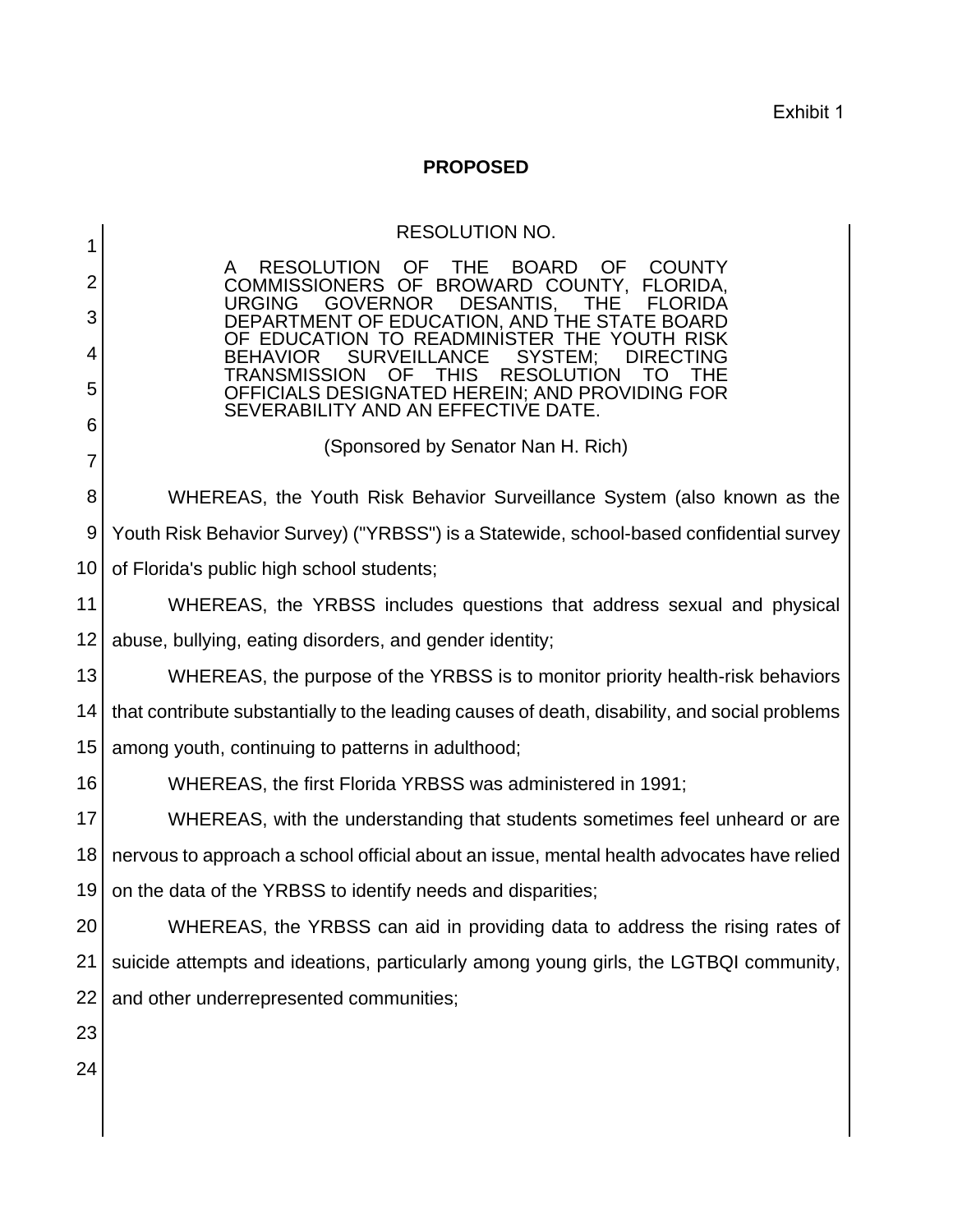1 2 3 WHEREAS, since 2001, the YRBSS has been jointly administered in odd-numbered years by the Florida Department of Health and the Florida Department of Education;

4 5 6 WHEREAS, in 2001, the YRBSS became part of the Florida Youth Survey that includes the Florida Youth Tobacco Survey, the Middle School Health Behavior Survey, and the Florida Youth Substance Abuse Survey;

7 8 9 10 WHEREAS, the YRBSS has been supported by many agencies, including the Florida Departments of Education, Children and Families, and Juvenile Justice; school districts throughout the State; and the Division of Adolescent and School Health at the Centers for Disease Control and Prevention; and

11 12 WHEREAS, the Florida Department of Education has recently withdrawn its participation in the YRBSS, NOW, THEREFORE,

13

14 15 BE IT RESOLVED BY THE BOARD OF COUNTY COMMISSIONERS OF BROWARD COUNTY, FLORIDA:

16

17 18 19 20 21 22 Section 1. The Broward County Board of County Commissioners ("Board") urges Governor DeSantis, the Florida Department of Education, and the State Board of Education to readminister the YRBSS, in recognition of the vital role that the YRBSS plays in monitoring priority health-risk behaviors that contribute substantially to the leading causes of death, disability, and social problems among youth, continuing to patterns in adulthood.

23  $24<sub>1</sub>$ Section 2. The Board directs the County Administrator to transmit a copy of this Resolution to Governor DeSantis; the Florida Department of Education; successor

2